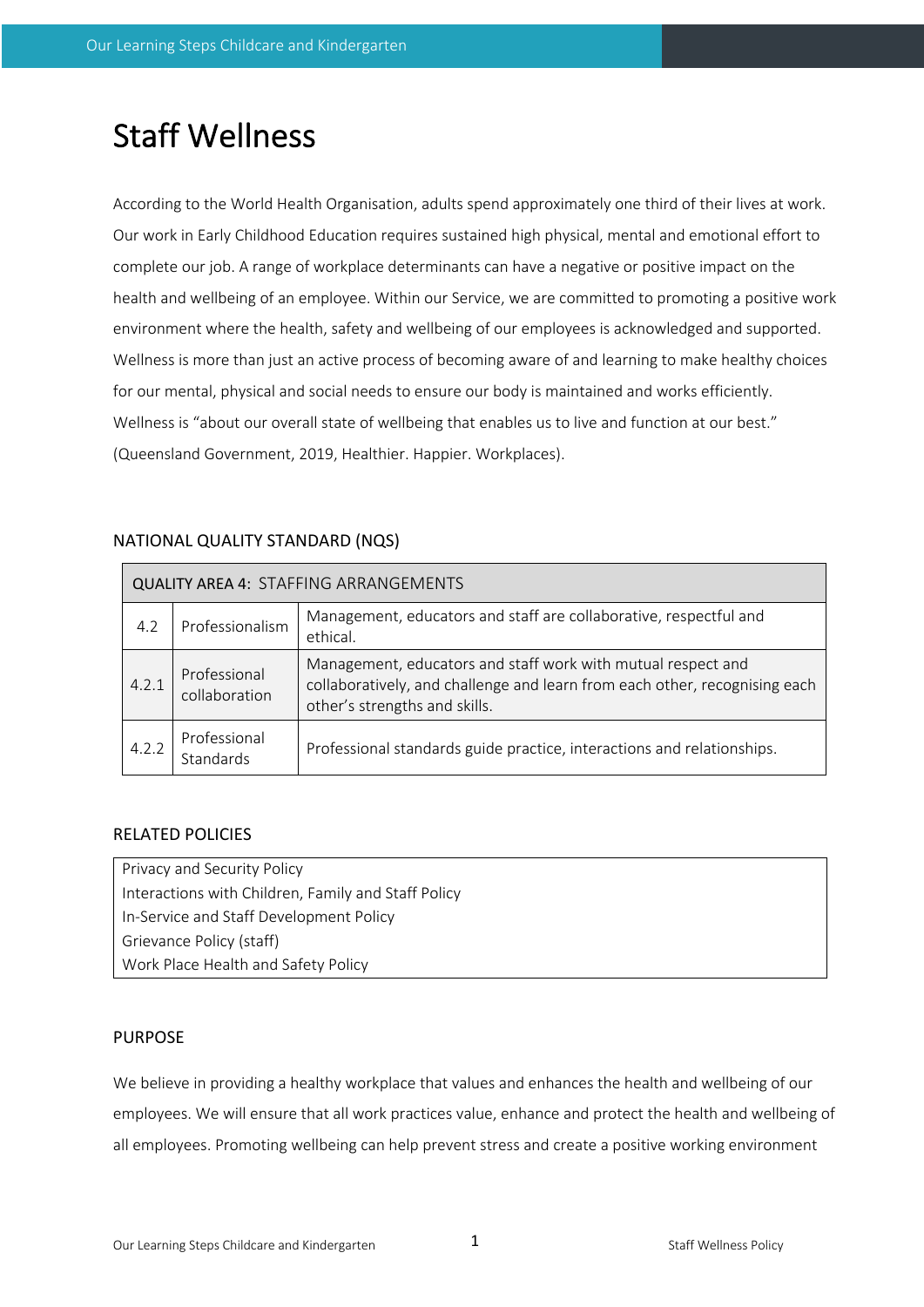where individuals and organisations thrive. "A healthier workplace means everyone wins." (Queensland Government, 2019, Healthier. Happier. Workplace).

#### SCOPE

This policy applies to staff and management of the Service.

#### IMPLEMENTATION

As our employees care for and educate children, it is essential to support them with the right tools and resources to make healthier choices to improve their own health and wellbeing. Employees who remain healthy increase productivity, enhance the workplace culture, and embody the healthy behaviours we convey to children on a daily basis. We believe in using the workplace for improving and maintaining good health. Our Service is committed to developing a shared vision to improve the health and wellbeing of our employees. We believe the development of a Wellness Program may build an awareness of a healthy culture within our organisation and motivate and engage all employees to be involved in improving their own health and wellbeing.

#### Wellness Program

Our work in Early Childhood Education requires sustained high physical, mental and emotional effort to complete our job. Such sustained work demands can have an impact on the wellbeing of employees. A Wellness Program may help individual employees overcome specific health-related issues. Our Service will encourage employees to create a shared vision to develop a Wellness Program that reflects and addresses the needs of our current staff and creates a wellness culture. Management will co-develop a policy and procedures that supports the health and wellbeing of employees.

#### Components of a Wellness Program include:

Environmental wellness:

- Finding satisfaction within the work environment
- Ensuring the work environment and relationships are comfortable and supportive
- Recognising opportunities that lead to new skills and acting on those opportunities
- Working to ensure the stability and longevity of the natural environment

#### Emotional wellness:

- Keeping a positive attitude
- Being sensitive to your feelings and the feelings of others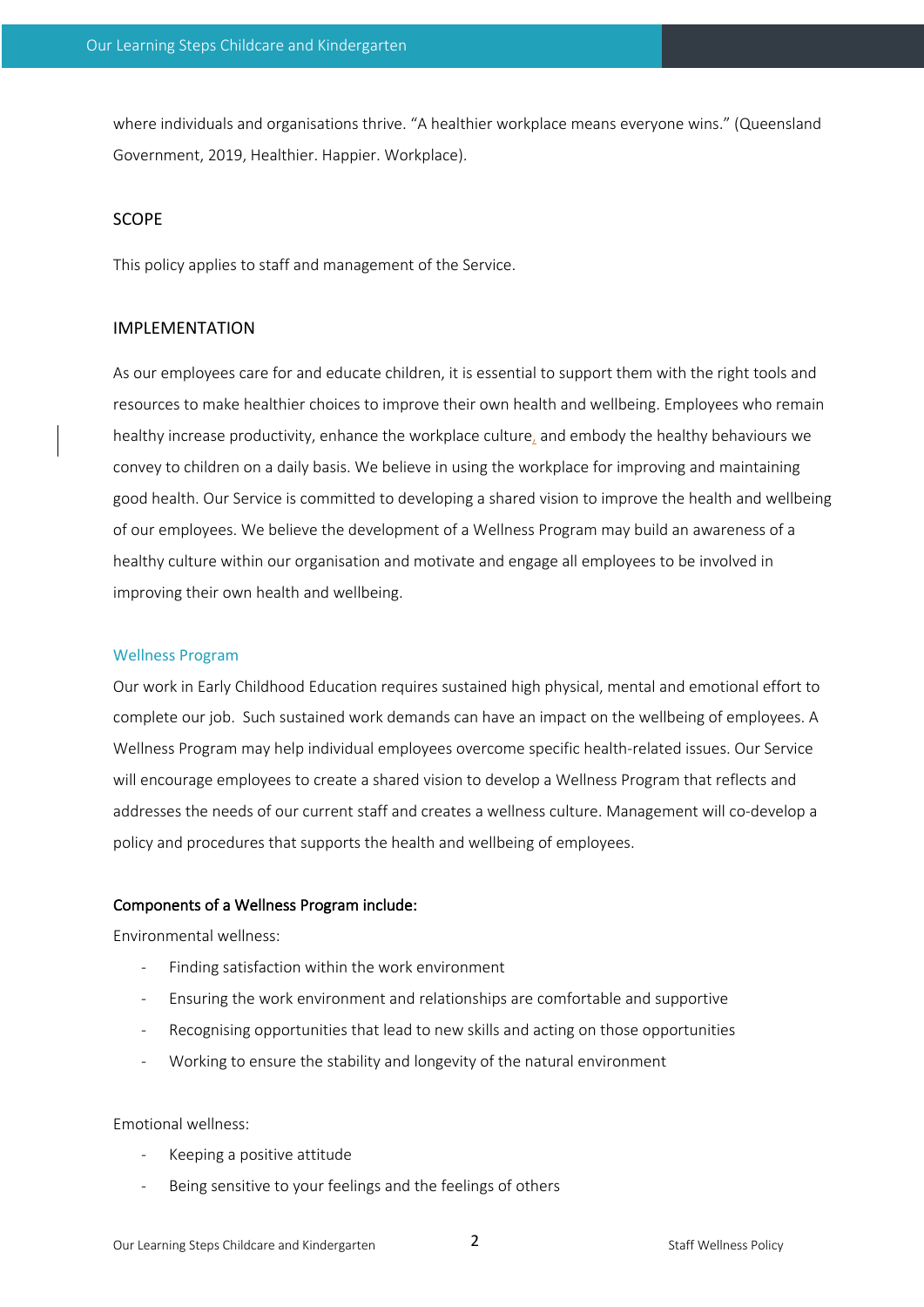- Learning to cope with stress
- Being realistic about your expectations and time
- Taking responsibility for your own behaviour
- Dealing with your personal and financial issues realistically
- Viewing challenges as an opportunity
- Being able to work independently
- Being able to work within a team, and knowing you can ask for help

## Spiritual wellness:

- Being open to different cultures and religions
- Participating in community projects
- Defining personal values and ethics
- Participating in spiritual activities
- Caring about the welfare of others

## Social wellness:

- Being comfortable with and liking yourself as a person
- Interacting with people of varying ages, backgrounds, genders, race, lifestyle, etc.
- Communicating your feelings
- Developing friendships
- Engaging in social activities
- Balancing your time to include both work and life

## Intellectual wellness:

- Learning because you want to, not because you have been told to
- Completing required tasks
- Learning through professional development, including, readings, discussions, workshops, training, etc.
- Observing what is around you
- Listening
- Staying current with early childhood knowledge
- **Questioning**
- Exposing yourself to new experiences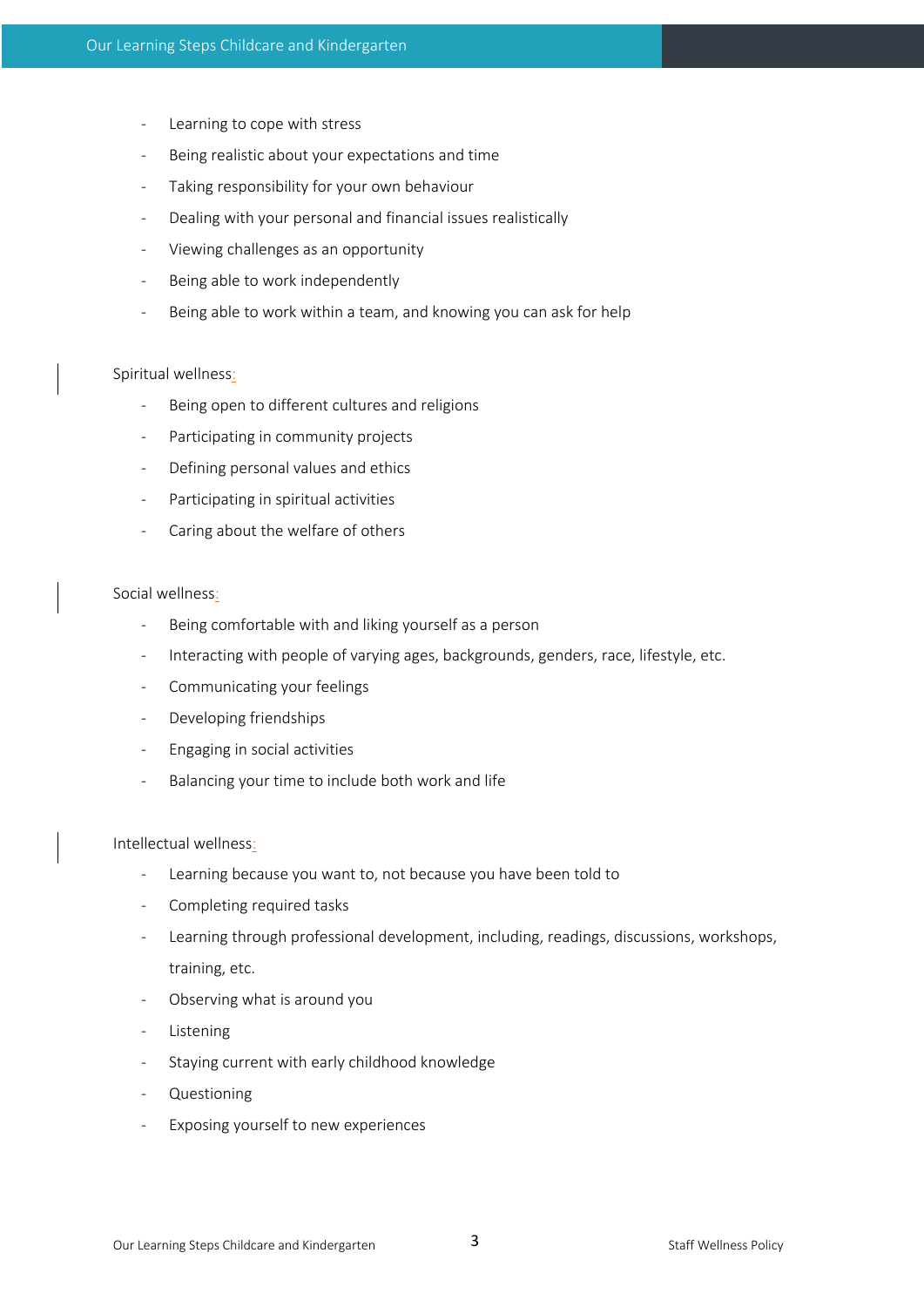Physical wellness:

- Exercising regularly
- Eating properly
- Getting regular check-ups
- Avoiding the use of tobacco and illicit drugs

## Management will:

- Demonstrate commitment to ongoing collaboration and engagement to create a workplace Wellness Program
- Consult with employees to ensure workplace strategies meet the needs of the workplace
- Support employee's participation in the Wellness Program
- Foster mentoring and development pathways for employees. This may include providing programming time, mentoring sessions, professional development opportunities, capacity building, and supporting wellbeing initiatives.
- Provide a workplace environment and systems that are supportive of employee wellness
- Provide opportunities for employees to participate in wellness activities
- Acknowledge stressful situations for employees, both at work and at home
- Recognise that an employee's health is determined by several factors, both work and non-work related
- Ensure employees take their required breaks (e.g. morning tea, lunch)
- Provide access to support agencies, including counselling services
- Encourage employees to support colleagues during difficult situations

## Educators will:

- Work within the Service's procedure and policies implemented to address workplace wellness
- Be respectful, caring and inclusive of all colleagues
- Utilise each other's strengths regardless of qualification and experience
- Commit to further contributions to ongoing collaborative engagement to evaluate and enhance the Wellness Program
- Participate in the Wellness Program
- Communicate their wellness with management